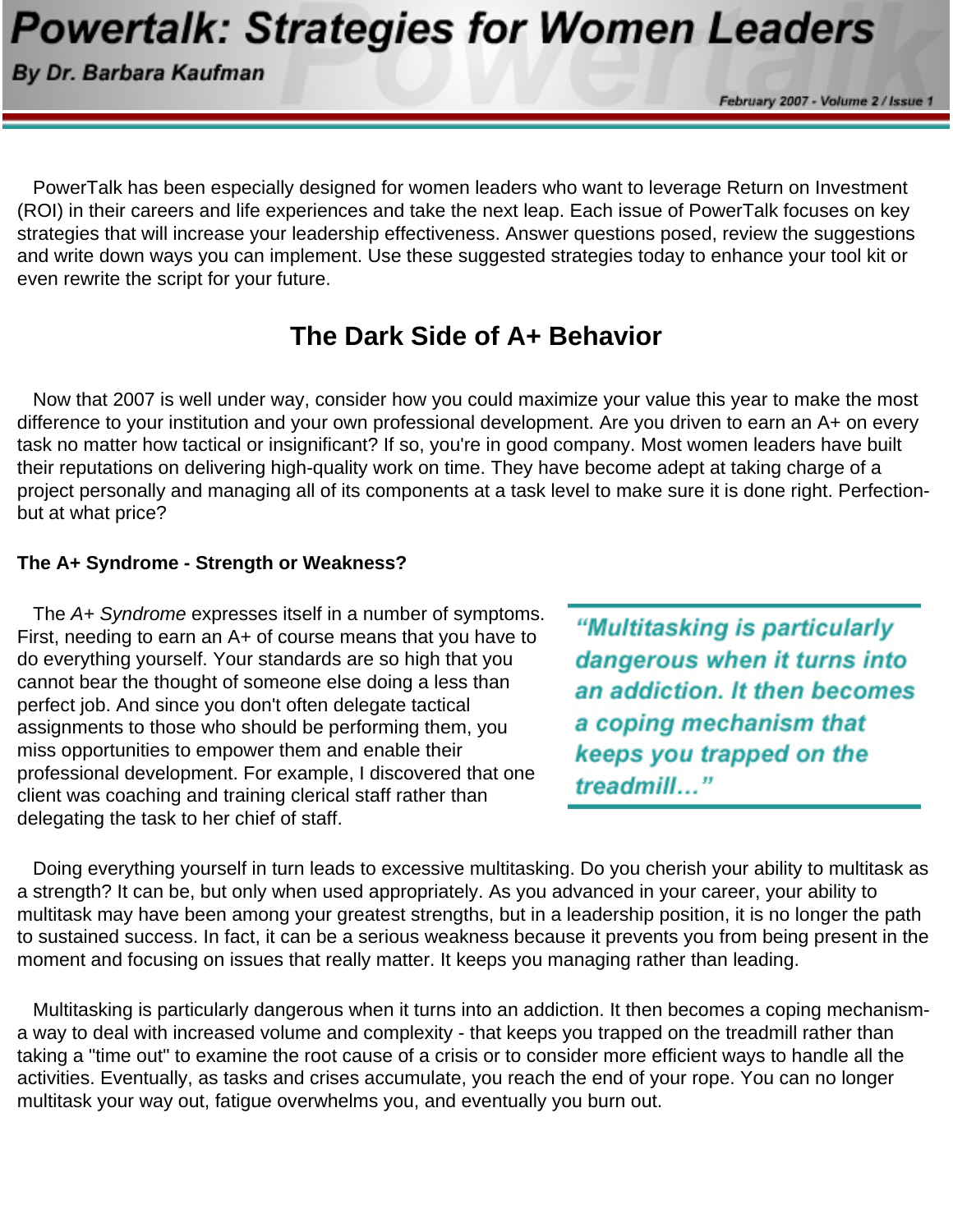Once you are hooked on multitasking, it can make you susceptible to an even graver danger - adrenalin addiction. Do you procrastinate until a problem becomes a crisis or a deadline looms large, and then let your adrenalin kick in to carry you over the finish line? If so, you're addicted. You may no longer be able to distinguish between projects that are your personal responsibility and tasks that should be handled by others. For example, one client was writing a long response to faculty answering questions related to fundraising. Although this was clearly a job for the Advancement vice president, she felt that she could do a better job explaining it in language that would resonate with faculty. The cognitive blinders imposed by her adrenalin addiction kept her from realizing that she could have asked the Advancement professional to draft a letter for her to edit.

### **Do The Right Thing**

 Leadership is about accomplishing things through others. It is about strategy, not tactics. And, as Frances Hesselbein, Peter Drucker and Warren Bennis have all urged, leadership is about *doing the right thing*, while management is about *doing things right*. The A+ Syndrome and its addictive symptoms are destructive to a woman's ability to make a difference in a leadership position. Although they are strengths in management roles, in leadership they encroach on strategic thinking and creative problem-solving. Additionally, these destructive A+ behaviors will eventually erode your leadership image and influence with peers and superiors.

#### **Time for Rehab**

 If you are partaking of the deadly combination of perfectionism, multitasking and adrenalin addiction, don't persist until you crash and burn. The following steps may be challenging at first, but once you master them, they are guaranteed to rehabilitate the leader in you.

- Realize that your standards are much higher than the institution's. Not every project demands perfection. Learn to recognize the tasks that only require a B or C and delegate them. As you do, you are providing empowerment and professional development opportunities to others so they can learn to support you better.
- Understand that just because you have the background, experience or skill sets to excel at something, that does not mean it is your job. Before you take on any task, always ask yourself if it is really part of your role. Don't enable someone else's poor performance by jumping in and saving them. Remember, as a leader, it is your job to do the right thing. Leave it up to the managers to do things right.
- Learn to be politically savvy about saying no and renegotiating. Before you say yes to any additional demand, always perform a realistic assessment of what you already have on your plate. Engage in only those activities that will make the most difference.
- Don't confuse offering professional advice about unrealistic deliverables with whining. If you lack the infrastructure and resources to execute a project within the expected time frame, tell your superior up front. It is your job to give your professional opinion. If, on the other hand, you wait until your time is up and you cannot deliver, citing lack of resources and infrastructure might be construed as whining.
- If you have an open-door policy, don't allow distractions to interfere with your focus on strategic thinking and creative problem-solving. Being open and flexible is a good thing, but don't forget to set boundaries.
- Continue to assess what really matters. Ask yourself, if I get nothing else done, what are the three most important things I need to accomplish today, this week, this month or this year.